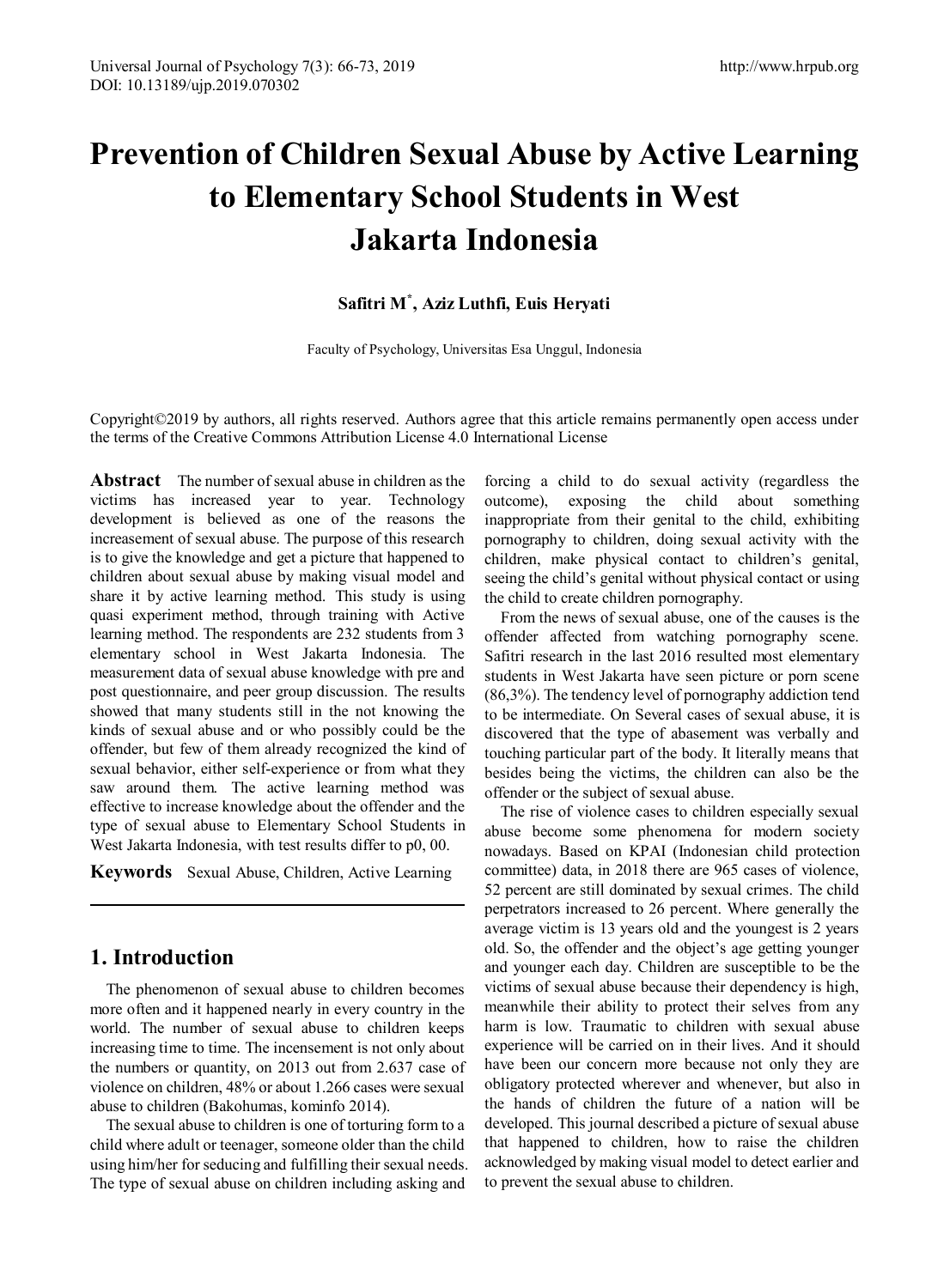# **2. Literature Review**

Abuse is the part of aggression, and it is on purpose act by someone to another (Berkowitz, in Sarwono 2017). The children become more fragile because of his/her social position in the society (Freyd, 2005, in Sarwono 2017), sexual abuse to children generally done by siblings, neighbors and or the baby sitter.

The definition of sexual abuse (Siti Hikmah, 2017) is a sexual behavior which is extremely neither unwanted nor expected by the object or the victim that will lead to disruption of the victim.

The type of sexual abuses described above can be categorized as:

a. Verbal Sexual Abuse.

This kind of abuse can be manifested in saying/words to other people related to something sexually, Such as joke, whistling, asking question to another people about sexual wish, Criticizing or giving out comment about physical related to sexual part.

b. Non- verbal sexual abuse.

The non-verbal sexual abuse is the opposite of verbal harrasment. if previously in verbal sexual abuse used more invitation in the form of words, saying or writing, in non-verbal category, the subject tend to used direct behavior more often without physical contact, for example : 1) Exhibitioning his genital in front of others individually or to some people at once. 2) Looking at another person sexual part of the body harassly 3) Scraping their genial to other people

c. Physical sexual abuse.

In this category sexual abuse between the subject and the victim has been contacted physically, it can be divided into light and heavy such as 1) groping someone's part of body which is extremely unwanted.2) Rape or coercion to have sexual activity.

Children development affected by continuity phase from family, friends, and teachers. A child's world is expanding because they're growing and developing relationship with many new people around them which will affect their socioemotional development. One of the theory talking about this is the ecology theory belonged to Bronfenbrenner.

Bronfenbrenner's ecology theory (in Santrock 2014) consist of 5 environments, started from interpersonal relations up to the impact of culture broadness. The five systems are *microsystem, mesosystem, exosystem, macrosystem, nd chronosystem.*

Today, microsystem influence children a lot earlier than ever. We can see that from how deep the technology affected our children, where the symptoms can be seen in learning process, they need some active learning methods.

According to Chatib (2011) active learning intended to optimize all the potentials of the students, so all of them can achieve the best result and evaluation in their academic with their own special characters. Other than that, active learning intended to make the students keep paying attention to the class instead of thinking or doing something else. Several study prove us that the student's attention is lacking due to the duration of their school time (Pollio's study in 1984, on Chatib 2011) showed the students in a classroom only paying attention while they study for about 40% from 100% clas time, Meanwhile the McKeachie (1986 on Chatib 2011) mentioned that the first 10 minutes, students focused achieved 70% and lacking into 20% at the last 20 minutes. Safitri study result (2013) explained that active learning method in learning statistical resulting effective impact where learning started from apperception in the form of motivation story.

# **3. Research Method**

This research method uses quasi experimental, through training with Active learning method (brain gym, ice breaker, role play, psycho drama). This training is using visual model "AKU BERANI" (Children is able to protect and defend their self) to give the knowledge of sexual prevention, and will be closed with peer group discussion to get a deep understanding about the lesson material. The "BERANI" is the acronyms of B: my body is precious, E: no one is allowed touching me, R: feel if there's something uncomfortable, A: ignore unappropriated invitation, N: No is no, and I: remain to keep communication with parents or trusted relatives.

The subjects of this study are 232 students, at the  $5<sup>th</sup>$  and  $6<sup>th</sup>$  grade from 3 public school (A, B and C) located in West Jakarta Indonesia. The measurement data of sexual abuse knowledge with pre and post questionnaire, before and after the active learning training, and peer group discussion.

## **4. Result and Discussion**

## **4.1. Respondents Description**

The subjects are 89 students from School A, 116 students from School B and 27 students from School C. The most subjects are on the  $6<sup>th</sup>$  grades, 147 students, compare to 5<sup>th</sup> grade which were consist of 85 students. School A consist 89 students on the  $6<sup>th</sup>$  grade, while school B consist of  $5<sup>th</sup>$  and  $6<sup>th</sup>$  grades, each 58 students per grade, the rest is school C consist of 27 students of  $5<sup>th</sup>$  grade. School C is chosen in purpose to see whether there will be any difference between a little and many participants.

The most participants are girls, consist of 122 students, meanwhile boy participants consist of 110 students. Both school A and B have more girl participants each 47 and 62 students, while the boys are 42 and 54 students each. School C has much more boys 14 students than the girls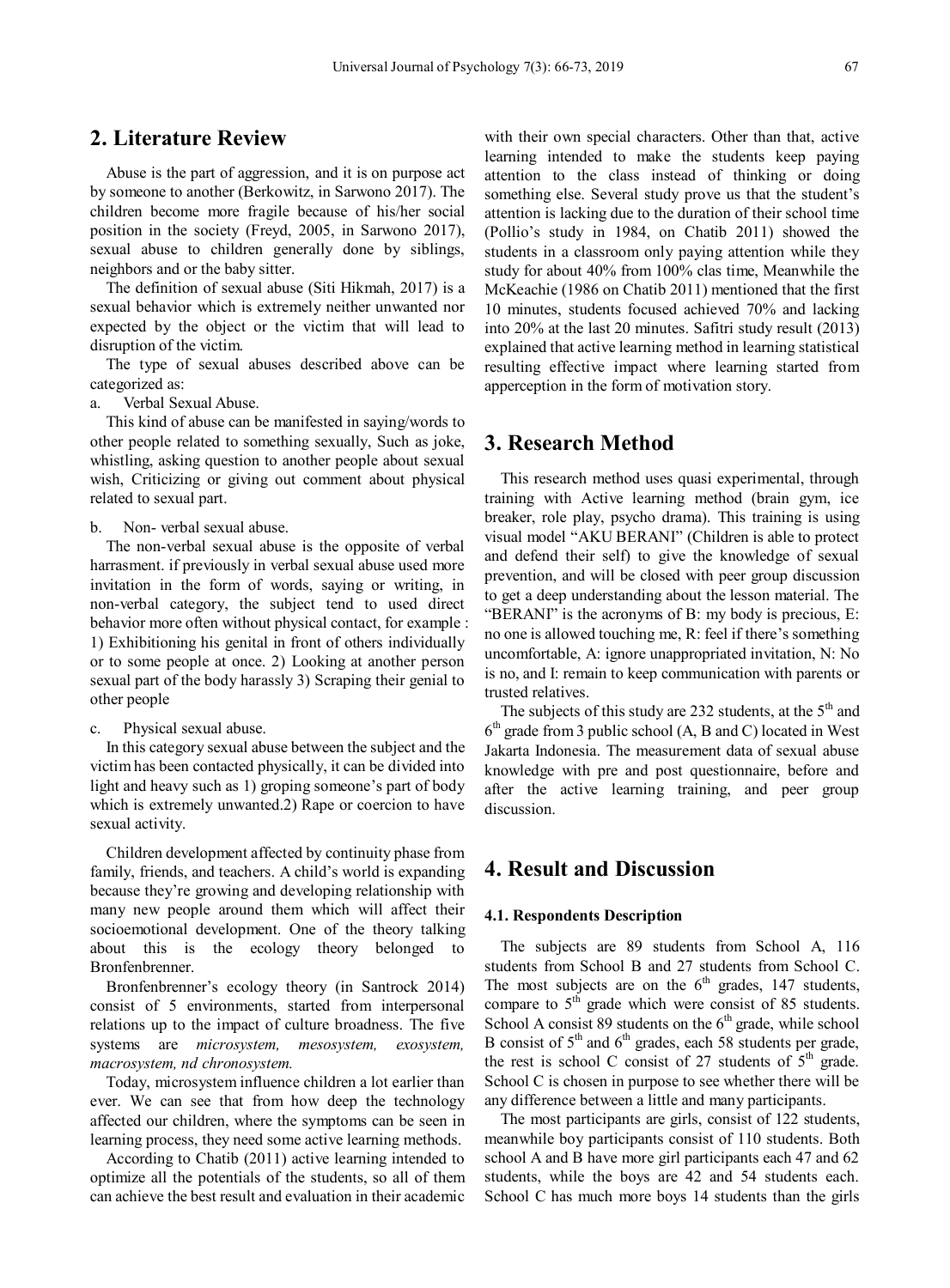which are 13 students.

#### **4.2. Description about Sexual Abuse Experience**

The Description of witness sexual abuse can be seen on table 1.

Based on table 1, we can see that most participants have witness the sexual harassment 175 students (75,4% ) and the rest has never witness the sexual harassment (24,6%). Students of school A, B, and C mostly have witness as much 69 persons (77,5%), 85 (73%) and 21 (77,7%) students. Those who never witness sexual abuse from school A, B and C each are 20 (22,5%), 31 (27%) and 6  $(22,3\%)$  of students.

The Description place of witness sexual harassment can be seen on table 2 as follow.

Based on table 2, most participants witness sexual harassment on television as many 202 (87,1%) students, followed with handphone 15 (6,5%) students, youtube 13 (5,6%) students and games 2 (0,8%) students. On elementary school A, B and C the venue where the participants witness the sexual abuse the most is from television each 79 (88,8%) students, 104 (89,7%) students and 19 (70,3%) students. From table 1 and 2 showed that not only 175 students, but almost 202 (87,1%) students have witness the sexual harassment.

According to Ade E. Mardiana (Sarwono, 2017) the show on television big possibly is imitated by the viewer. Television as media is a visual media and naturally has bigger chance for the viewer to watch the whole show and absorb the message

| Witness sexual abuse |               |              |               |                |
|----------------------|---------------|--------------|---------------|----------------|
|                      |               | в            |               | Total          |
| Yes                  | 69 (77, 5%)   | 85 (73%)     | $21(77, 7\%)$ | $175(75, 4\%)$ |
| N <sub>0</sub>       | $20(22, 5\%)$ | 31(27%)      | $6(22, 3\%)$  | 57 $(24, 6\%)$ |
| Total                | 89 (100%)     | $116(100\%)$ | $27(100\%)$   | 232 (100%)     |

**Table 1.** Witness Sexual Abuse

| The Place of Witness Sexual Abuse<br>Table 2. |              |                |               |                |  |  |  |
|-----------------------------------------------|--------------|----------------|---------------|----------------|--|--|--|
| Place of witness sexual abuse                 |              |                |               |                |  |  |  |
|                                               | А            | B              |               | Total          |  |  |  |
| Television                                    | 79 (88, 8 %) | $104(89, 7\%)$ | $19(70, 3\%)$ | $202(87, 1\%)$ |  |  |  |
| Handphone                                     | $5(5, 6\%)$  | $4(3, 4\%)$    | $6(22, 3\%)$  | $15(6, 5\%)$   |  |  |  |
| Youtube                                       | $4(4, 5\%)$  | $7(6, 0\%)$    | $2(7, 4\%)$   | $13(5, 6\%)$   |  |  |  |
| Games                                         | $1(1, 1\%)$  | $1(0, 9\%)$    | $0(0\%)$      | $2(0, 8\%)$    |  |  |  |
| Total                                         | 89(100%)     | $116(100\%)$   | $27(100\%)$   | 232(100%)      |  |  |  |

|  | <b>Table 3.</b> The Students Feeling Before Training |  |  |  |
|--|------------------------------------------------------|--|--|--|
|--|------------------------------------------------------|--|--|--|

| <b>Students Feeling before training</b> | B<br>A       |              | C            | Total         |  |
|-----------------------------------------|--------------|--------------|--------------|---------------|--|
| afraid                                  | $0(0\%)$     | $4(3,4\%)$   | $0(0\%)$     | $4(1,7\%)$    |  |
| ordinary                                | $16(18.0\%)$ | $11(9.5\%)$  | $2(7,4\%)$   | $29(12,5\%)$  |  |
| happy                                   | $51(57,3\%)$ | $63(54,3\%)$ | $9(33,3\%)$  | $123(53,0\%)$ |  |
| Very happy                              | 22(24,7%)    | $38(32,8\%)$ | $16(59,3\%)$ | 76(32,8%)     |  |
| Total                                   | 89(100%)     | $116(100\%)$ | $27(100\%)$  | $232(100\%)$  |  |

#### **Table 4.** The Students Feeling After Training

| <b>Students feeling after training</b> | ES A         | ES B         | ES C          | Total         |
|----------------------------------------|--------------|--------------|---------------|---------------|
| Afraid                                 | $1(1,1\%)$   | $0(0\%)$     | $0(0\%)$      | $1(0,4\%)$    |
| ordinary                               | $12(13,5\%)$ | $2(1,7\%)$   | $0(0\%)$      | $14(6,0\%)$   |
| happy                                  | $41(46,1\%)$ | $25(21,6\%)$ | $12(44, 4\%)$ | 78(33,6%)     |
| Very happy                             | $35(39,3\%)$ | 89(76,7%)    | $15(55,6\%)$  | $139(60,0\%)$ |
| Total                                  | 89(100%)     | $116(100\%)$ | $27(100\%)$   | 232(100%)     |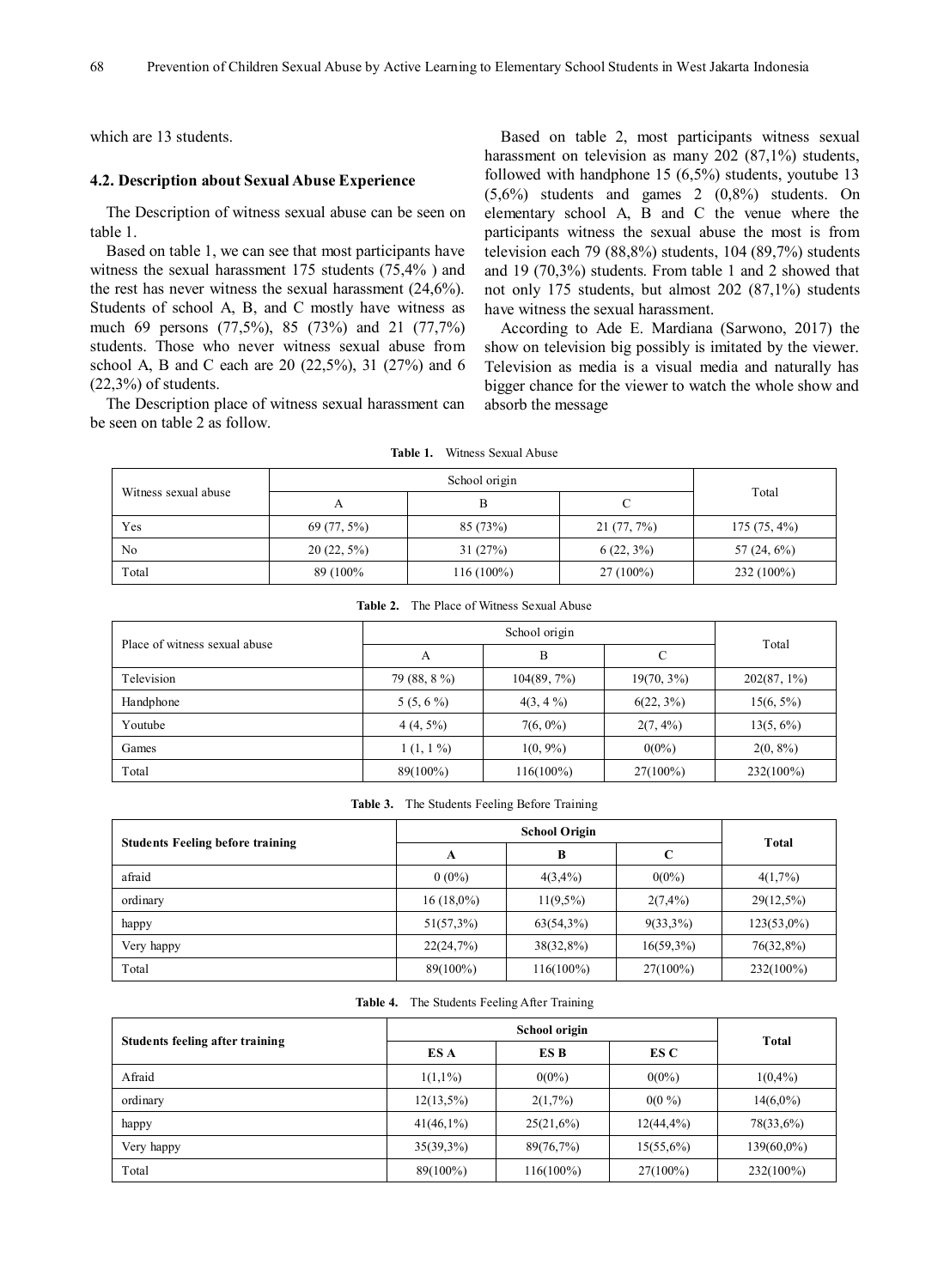## **4.3. Program's Effectivity**

Effectivity program is done by difference test of the students feeling, the type of abuse, and the recognized or unrecognized offender before and after training.

The students feel before and after training in table 3 and 4.

Based on table 3, students feeling before going through the raining session, mostly are happy 123 (53,0%) students, very happy 76(32,8%) students, ordinary 29 (12,5%) students, and afraid 4 (1,7%) students. On school A, most students felt happy 51 students, followed by very happy 22 students, and felt ordinary 16 students. On school B most students felt happy 63 students, followed by very happy 38 students, ordinary 11 students and feeling afraid 4 students. On school C, most students felt very happy 16 students, happy 9 students, and 2 students felt ordinary. The students from the same class (school C) seemed more confined to do this training.

Based on table 4, participants feeling after went through the program were very happy as much 139 (60,0%) students, 78 (33,6 %) students felt happy, feeling ordinary 14 ( 6,0 %) students, and feeling afraid 1 (0,4 %) students. On school A, most students felt happy 41(46,1%) students, followed with very happy 35 (39,3 %) students, felt ordinary 12 (13,5 %) students, and feeling afraid  $1(1,1\%)$ student. On school B most participants 89 felt very happy 89 (76,7 %) students, followed by happy 25 (21,6%) students, and ordinary 2(1,7 %) students. On school C most students felt very happy 15 (55,6 %) students, felt happy 12 ( 44,4 %) students. Statistical test of the feelings showing value  $p = 0.00$ , it means there's a significant difference between students feelings before and after training.

This training is successful in providing knowledge with fun, can be used as an activity to prevent sexual abuse in children. Study Ummu Markwei (2019) in Ghana finding the need for effective preventive programs and community interventions to protect children and support victims of child sexual abuse. So this training can be proposed to be one of the programs to prevent sexual abuse in children

The type of sexual abuse which is known before and after the training session can be seen at the table 5.

Based on table 5, we can see that before the education session, the type of sexual harassment for the student of school A,B and C usually recognized were rape, as much 53 (59,6%),83 (71,6%) and 18 (66,7%) students . Meanwhile after education, on school A, most participate aware the type of sexual abuse of touching, groping and squeeze the forbidden part of the body, and rape were each 73 (82,0%) students, and students on School B aware the most about touching or forbidden part of the body 91 students (78,4%). Students on school C mostly aware of the sexual abuse type of touching groping and squeeze the forbidden part of the body and rape, were each 20 (74 %) students.

|                            | <b>Before training</b> |       |             | <b>After Training</b> |       |             |
|----------------------------|------------------------|-------|-------------|-----------------------|-------|-------------|
| Type of sexual abuse       | A                      | B     | C           | A                     | B     | $\mathbf C$ |
| Naughty whistle            | 21                     | 16    | 16          | 36                    | 48    | 18          |
|                            | 23.5 %                 | 13.8% | 59,2%       | 40.4%                 | 41,3% | 66,7%       |
| Porn joke                  | 34                     | 34    | 8           | 41                    | 51    | 12          |
|                            | 38.2%                  | 29,3% | 29,6%       | 46,1%                 | 43,9% | 44,4 %      |
| Exhibition                 | 35                     | 38    | 4           | 47                    | 56    | 11          |
|                            | 39.3%                  | 32,7% | 14,8%       | 52,8%                 | 48,2% | 40,7%       |
| Touching, gro ping squeeze | 47                     | 71    | 10          | 73                    | 91    | 20          |
| Forbidden part             | 52,8%                  | 61,2% | 37,0%       | 82,0%                 | 78,4% | 74,0 %      |
|                            | 17                     | 14    | $\mathbf Q$ | 39                    | 47    | 16          |
| Voyeuris                   | 19,1%                  | 12,0% | 33,3%       | 43,8%                 | 40,5% | 59,2%       |
|                            | 53                     | 83    | 18          | 73                    | 90    | 20          |
| Rape                       | 59,6%                  | 71,6% | 66,7%       | 82,0%                 | 77,6% | 74,0 %      |

**Table 5.** The Type Of Sexual Abuse

**Table 6**. Sexual Offender Which is Recognized By The Students Before And After Training

| Sexual offender | <b>Before Training</b> |         |                | <b>After Training</b> |        |        |
|-----------------|------------------------|---------|----------------|-----------------------|--------|--------|
|                 | A                      | B       | $\mathbf C$    | A                     | B      | C      |
| father          | 19                     | 10      | 6              | 27                    | 26     | 10     |
|                 | 21.3%                  | 8.6%    | $22.2\%$       | 30.3 %                | 22.4%  | 37,0 % |
|                 |                        |         |                | 32                    | 34     | 13     |
| uncle           | $5.6\%$                | $0.8\%$ | 3.7%           | 35,9                  | 29,3%  | 48,1%  |
| Grand father    | 10                     | 4       | 4              | 12                    | 15     |        |
|                 | $11.2\%$               | 3.4%    | 14,8 %         | 13.4 %                | 12.9%  | 25.9%  |
| Teacher         |                        | 6       |                | 23                    | 17     | 13     |
|                 | 7,8 %                  | $5,1\%$ | 11.1%          | 25,8%                 | 14,6%  | 48,1%  |
| Familiar person | 30                     | 28      | $\overline{c}$ | 77                    | 92     | 20     |
|                 | 33,7%                  | 24,1 %  | $7.4\%$        | 86.5 %                | 79.3 % | 74,1 % |
| Stranger        | 70                     | 104     | 23             | 87                    | 111    | 26     |
|                 | 78,6%                  | 89.6%   | 85,1 %         | 97.7%                 | 95,7%  | 96.3%  |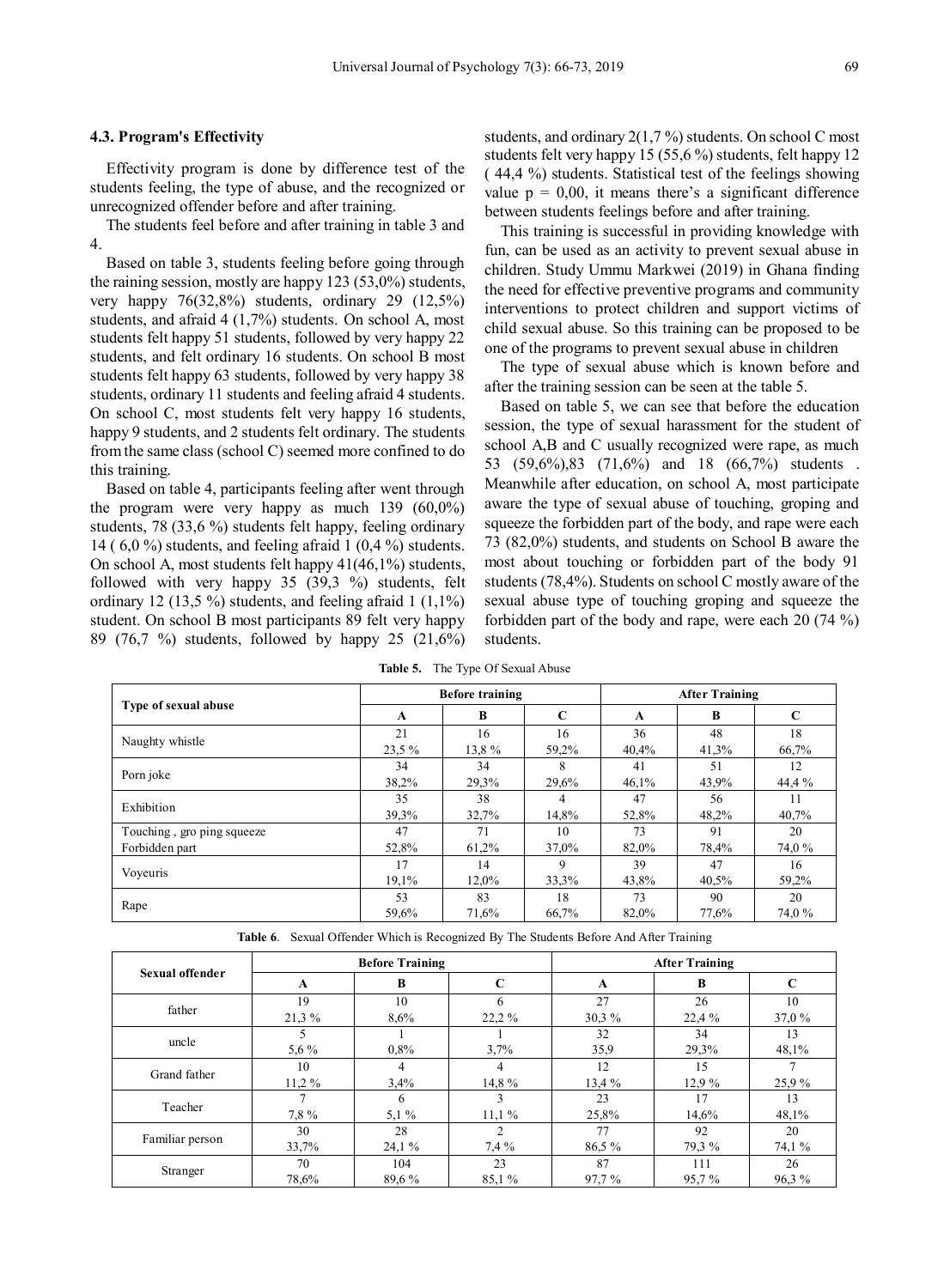The majority of children are more familiar with rape in a type of sexual violence, whereas many cases of sexual violence occur more than that. Besides from KPAI data in Indonesia, the study of sex offender in New Jersey from Kristen M. Zgoba (2019) showed 79 percent of the offenses were child molestations and 20 percent were rapes

Description of the sexual offender students recognized before and after education can be seen on table 6.

Based on table 6, we can see that before education, students of school A, B, and C mostly aware of stranger offender, which each are 70 students (78,6%), 104 (89,6%), and 23 students (85,1%). Meanwhile after the education, the sexual offender mostly are absolute strangers which each were 87 participants (97,7%), 111 (95,7) dan 26 participants (96,3%) students.

The majority of children are more familiar that stranger as the sexual offender. Meanwhile many cases showed that the offenders stay near around the victim. Diesmy Humaira B (2015) study result concluded that from 16 cases mostly were doing by the familiar person around the child by seducing or lure with something. A 2006 report (*Chris Dornin* ) for the Ohio Sentencing Commission said 93 percent of molestation victims were well known to their perpetrators, over half the offenders victimized close relatives. Study in New Jersey from Kristen M. Zgoba (2019) also showed in 48 percent of the cases, the sex offender was a member of the victim's family. In 42 percent of the cases, the perpetrator lived with the victim.

Statistical test of sexual type and the offender knowledge showing value  $p = 0.00$ , it means there's a significant difference between students' knowledge about sexual type and the sexual offender , before and after training.

## **4.4. Peer Group Discussion Result**

After the students gained the prevention sexual lesson, they will be guided to discuss each other, accompanied and facilitated by a college student (considered as peer). Each group consists of 8-10 students, divided between boys and girls. Facilitator also selected with the same gender, by doing so, students are expected to be more up open talking in that discussion.

Some findings gained from discussion are as follow:

- Several students saw their man teacher touching girl student's breast and her thigh
- Students acknowledged sexual term from what they heard through adult's talking around them such as mother, brother, sister, and so on
- One of the students has an FB account and saw a friend posting self-picture in nudity, and then that student stop being friend in Facebook and report that friend to FB.
- One student suddenly stop talking when the topic was about LGBT, and then making defense and turn his/her body the other way around to avoid the discussion
- One student just doing fun by playing girlfriend genital
- Many students already acknowledged masturbating
- Students putting down his pants, and kiss, and hugged
- A teacher used to swipe his beard to students
- Starter, swipe and scrape between boy
- Monger at school selling toys, and lure the students with an offer and ask the victim to do sexual activity
- A student was about to be raped, but refused
- Construction laborers around the school were doing naughty whistle to girl students
- Boy students do peeking girl students at the toilet
- Neighbor actively asked to do the sexual activity
- The monger around the school were touching on purpose
- Masjid keeper were touching
- Neighbor asking to the alley
- Asking to go to sleeping room
- Online transporter forcing of touching
- Watching porn video or masturbating in the class
- Video call while in the shower, asked to undressed
- There's a preference of the same gender relationship, girl kissing girl, boy kissing boy
- Girl students playing sexual arousing thing by squeeze and stuff
- Man teacher/ lecturer is poking chin or hip
- When students played, a man came over and exhibited his genital over the children
- Pushing one another on purpose to hit breasts
- Watching YouTube, and accidentally watch the porn commercial break
- Having boy friends at house, all of them loved to watch porn video
- Starter on the pole and felt tickled
- acknowledged there's an unvarying around and been used by so many people
- Get a starter from a friend, and reply
- A friend at house already engage in dating because feeling the need to make direct contact of the body sexually
- Boy students peeking up girl at the rest room, and break down the door
- Watching bigolife, someone is asking introducing with mini clothes on.

From this peer discussion showed that many of the elementary students were actually already a victim at the house neighborhood, so many students has become so close with being victims of sexual abuse. A December 2009 study by David Finkelhor of UNH and colleagues for the US Justice Department analyzed national sex crime data from 2004. The study said that one in eight juvenile sex offenders were under age 12, between 85 and 95 percent of young offenders would never face another sex charge.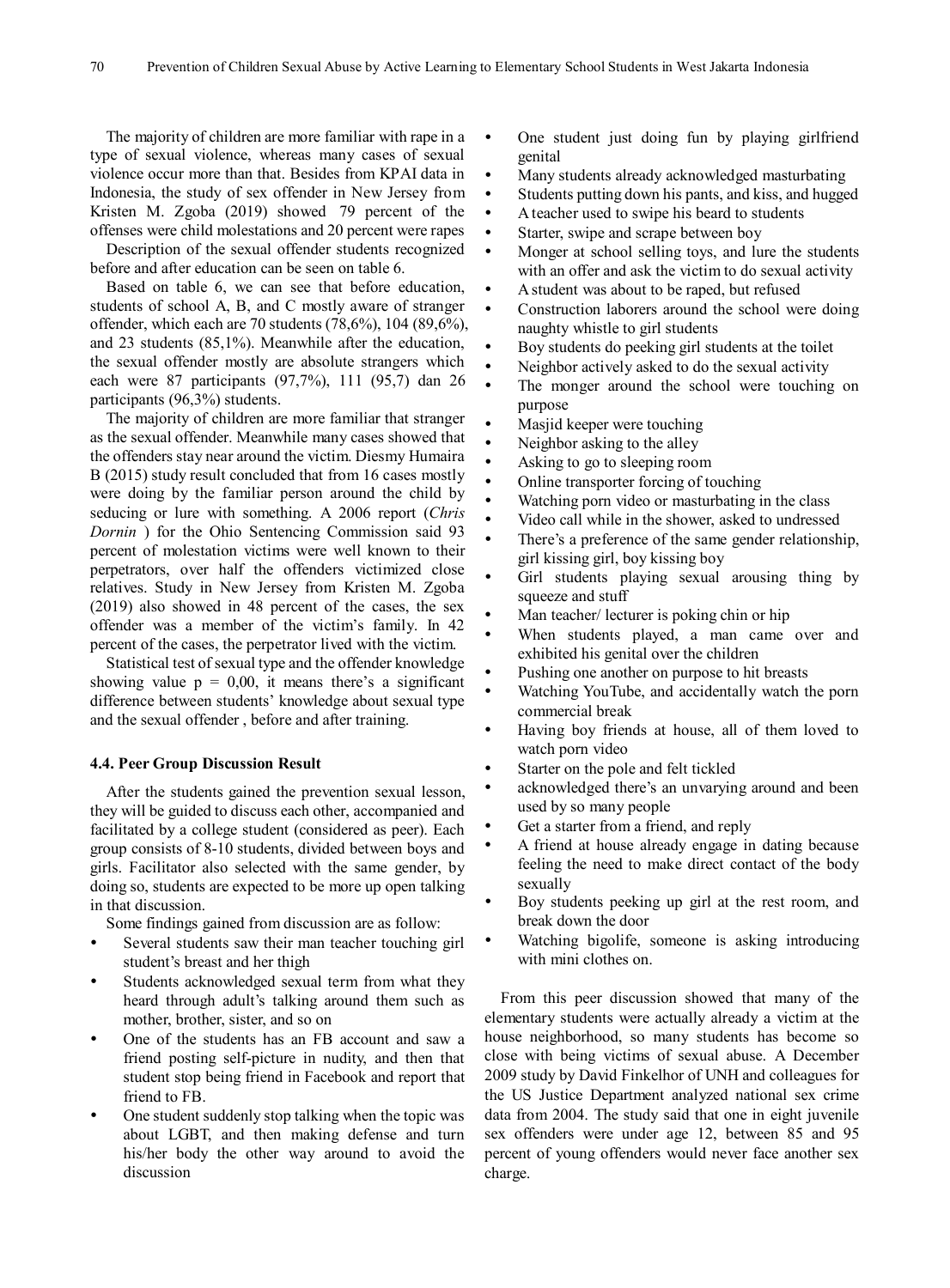# **5. Discussion**

Based on data gained, it's seen that most students as much 175 (75,4%) already acknowledged the sexual abuse, although there were some who didn't  $(24,6\%)$ , It possibly they actually knew already, but they did not realize that it was the kind of sexual abuse. Most of them, seen that on TV (87%). According to Ade E. Mardiana (Sarwono, 2017) the show on television big possibly is imitated by the viewer. Television as media is a visual media and naturally has bigger chance for the viewer to watch the whole show and absorb the message. Study results of Hadad and Glasman (2004 on Sarwono 2017) about correlation between abusive behavior and television with the conclusion as follow "watching violence will increase agressivity" it came out with the results that the most impacting show on television is soap opera (SINETRON) 29,7%. According to Kastlaman M (2007), seeing pornography also raise porn mentality. This can be used as input for parents to always accompany their children while watching television, because much violence were showed in SINETRON. It's quite possible that the children will copy the sexual abuse they saw from television at the first place.

Based on the type of sexual abuse a child acknowledged, the most activity they aware were rape, touching, groping, squeeze of the forbidden part of a body, and also naughty whistle. Study of sex offender in New Jersey from Kristen M. Zgoba (2019) showed 79 percent of the offenses were child molestations and 20 percent were rapes. It literally means that those activities are categorized as sexual abuse and started to find around the students environment. It is also possible that the copy behavior from what they saw on television already done.

Besides, parent and teachers must be aware of hand phone and you tube, the place where they saw sexual abuse. Ideally, the elementary students spend most of the time to interact with other people directly (micro system). Electronic devices are media to interact with other people directly (macro system) and also get information from other people indirectly. Giving electronic devices without any obvious explanation and direction from parents will endanger the users. Data indicates that hand phones are the basic needs of children. Even though, most of the children use hand phones for communication, but they could incidentally see a lot of info about pornography that could be caused sexual abuse.

Elementary children are still at the phase of concrete thought by cognitive development. Therefore, direct interaction with other people is still much better and required for self-development. Working parents and mother's educational level make direct interaction with parents diminish. While, children get a lot of information by internet in their gadget. Facilities they received facilitate them to get any information from friends or internet. Moreover, awareness and times to surf the internet are

getting higher.

Their curiosity of information on sexual development is not directly received from close adults in their micro environment, therefore they find out the information on their own or together with the peers who are also curious. Information received by internet can cause children to behave badly such as sexual abuse, while parents as directors fail to fully realize the effects thereof.

It complies with Hurlock's theory (2007) that each age has certain stages of development. One of the aspects is socio-emotional and social development affected by successive waves from family, friends, and teachers. The small world of children widens because they grow bigger and develop their relationships with many new people that will influence their socio-emotional development. According to ecological theory of Bronfenbrenner (in Hurlock 2007), there are five environments ranging from interpersonal interaction to extensive culture-based effects. The five systems are microsystem, mesosystem, ecosystem, microsystem, and chronosystem. Therefore, children ideally need step-by-step guidance by completing well the tasks of their development in the micro system to enter the micro system.

The peeking another person while they're in the shower were only acknowledged by few students (17,2%) at first, but after the training, it's increased up to nearly 45%. This leads us to an understanding that lots of children did not realize that their boyfriend prank were kind of sexual abuse type. Therefore, it is required an extra effort from the parents and teachers to keep reminding the students and increase their awareness of sexual abuse around them and the type of behavior.

On the sexual offender, most student acknowledged that the offender were absolute strangers (84,9%), meanwhile uncle 3%. Diesmy Humaira B (2015) study result concluded that from 16 cases mostly were doing by the familiar person around the child by seducing or lure with something. Out from 12 cases sexual abuse were done at the house of the victim or the offender, another 2 cases were done at the place where the children used to go to, like school, relatives house, meanwhile the rest of case were usually done in unusual places for the victims, such as hotel, and the pile of banana trees. A 2006 report for the Ohio Sentencing Commission said 93 percent of molestation victims were well known to their perpetrators, over half the offenders were close relatives. Study in New Jersey from Kristen M. Zgoba (2019) also showed in 48 percent of the cases, the sex offender was a member of the victim's family. In 42 percent of the cases, the perpetrator lived with the victim, and in 77 percent of the cases, the crime occurred in the victim's or offender's home. From the discussion, there's finding that most of the elementary students were actually already a victim at the house neighborhood, so many students have become so close with being victims of sexual abuse. The children need to be reminded that the offenders usually are the closest person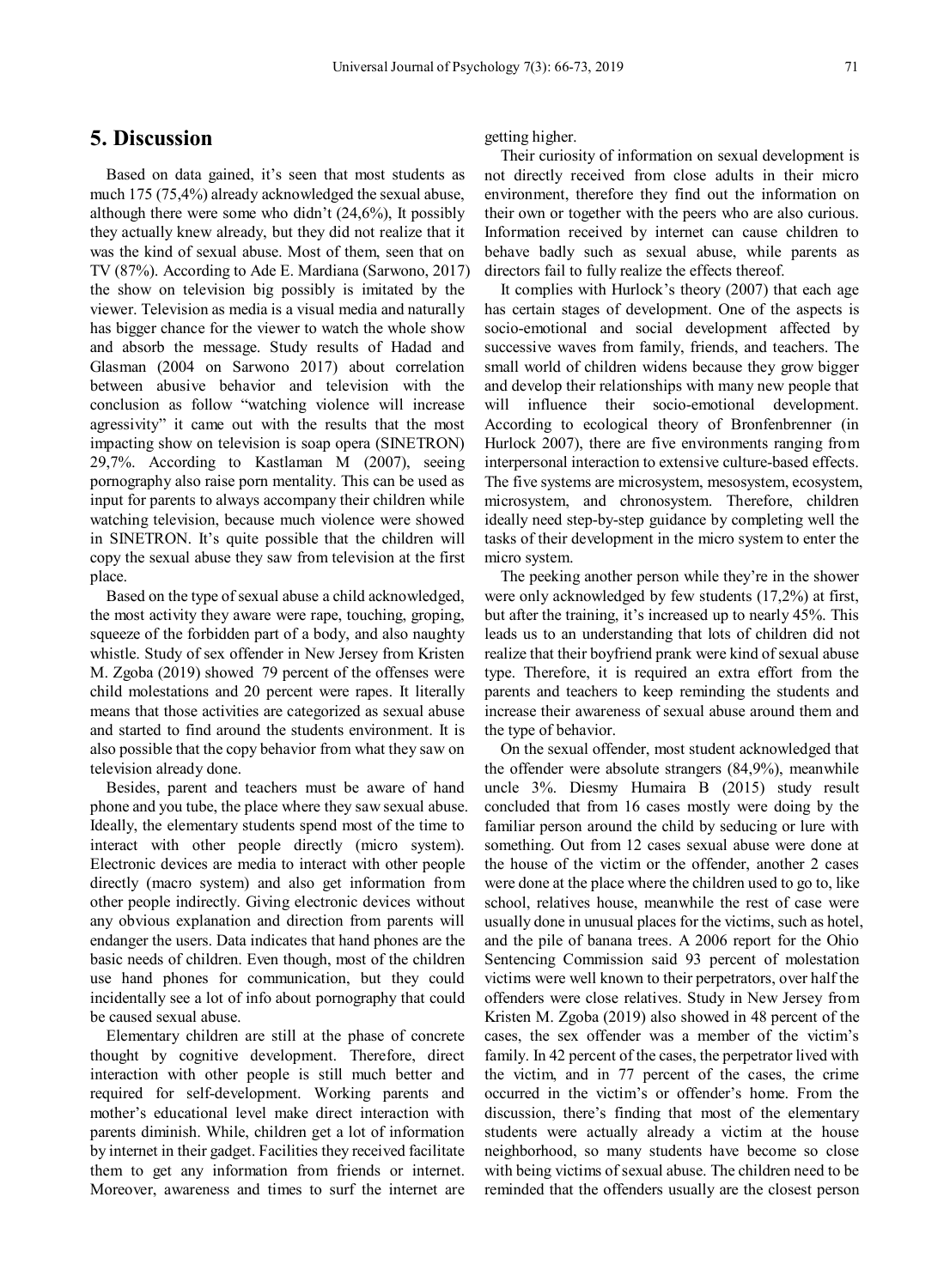around them.

So that with the teacher as the offender, only 6,9% who already said that teacher is one of the offender, although some students may have seen or felt that the impact of their teacher doing so. At the early 2018, KPAI (Indonesian child protection committee) had received many reports related to sexual abuse done by the teacher, headmaster, another school officer, and the student itself. This sexual abuse behavior at school, were done in almost all over school area such as at the camp side, and in the bus tourism. For cases with teacher as the offender, they choose place like restroom, classroom, students organization's room, or even at the prayer room near the carpet storage. Teacher as offender also came with variety position, like homeroom teacher, subject teacher such as teaching Bahasa, sports, and even religion. KPAI pushed the school to open a complaint shelter and encourage the students who are brave enough to report harassment in physical, psychological, financial, or sexual, with protection system for the child as victim and as witness, those who report the violence will be guarantied for protection.

The knowledge about type and sexual abuse becomes better after the training of "AKU BERANI" (Children is able to protect and defend their self), which is using active learning method combined with visual audio. From brain gym followed by songs and body movements, video Comal show, my body is precious video, and good and bad touch song also spirit song Bangun Pemuda Pemudi. The addition of visual to a learning process can increase memory up to 171% compare to the beginning. With the addition of visual besides the auditory on learning, students gained stronger impression rather than only using audio method. attention sensation that students have is reinforcing each other, what is heard is reinforced by sight (visual), and what is saw is reinforced by heard. (hearing). This literally means that the combined method between visual and audio is truly helping and already been reinforcement for students to have a better understanding about their study.

Psychodrama which has been included in the material is the introduction of "ME", mirroring building 4 dimensions, and bring out students to be more relax and willing to follow the activity happily. So that the peer group discussion, it went well where the participants cooperative and behave openly, and it built students curiosity. Based on the students feeling we can see that before the training, most students felt happy or very happy, and this become more obvious when they were in a smaller class where they know each other well. After the training, there was much more students felt happy and very happy. This result according to Safitri and friends (2015) that concluded group counselling with psychodrama and peer discussion can be used for helping the one (college student) who has problem in running her/his education. Psychodrama here, engage somebody to do some fun activity together, in order to be more open.

In The training "AKU BERANI" (Children is able to protect and defend their self), "BERANI" is the acronyms of B: my body is precious, E: no one is allowed touching me, R: feel if there's something uncomfortable, A: ignore unappropriated invitation, N: No is no, I: remain to keep communication with parents or trusted relatives. Started from bringing the awareness to students by having high dreams, and achieve it also by taking care of them self. Make them realize that their body is so precious by not letting anyone touching inappropriately, no matter who did the force, capable to feel the uncomfortable feeling if something not good happen to them, commit to ignore unappropriated invitation, consistent, saying no to what's not right to do, and always remember to be communicative to the parents and or to their trusted relatives, This is exactly like what Siti Hikmah (2017) found in her study, that prevention of sexual abuse to children will be done through I'm a brave child, and capable to protect .

The peer group discussion results showed that many students already recognized the kind of sexual behavior, either self-experience or from what they saw around them. Those behaviors the students familiar with are whistling, groping, even almost raping has been experienced and or done by the elementary students. For the offender, besides strangers, students already were familiar about the fact that those offender usually were close person, although students who knew this fact just a few.

A December 2009 study by David Finkelhor of UNH and colleagues for the US Justice Department analyzed national sex crime data from 2004. The study said that one in eight juvenile sex offenders were under age 12, between 85 and 95 percent of young offenders would never face another sex charge.

Many students have played games that content pornography. According to Kastlaman M (2007), seeing pornography also raise porn mentality that intends children to do sexual abuse. Therefore this training activity should have been done more often in much more elementary school. Study Ummu Markwei (2019) in Ghana finding the need for effective preventive programs and community interventions to protect children and support victims of child sexual abuse. So this training can be proposed to be one of the programs to prevent sexual abuse in children

Statistical test of the feelings, type knowledge and the offender showing value  $p = 0.00$ , it means there's a significant difference between students' knowledge to their feelings, their knowledge about abuse type and the sexual offender type, before and after training. It can be interpreted that this model is succeeded for early detection of sexual abuse prevention with active learning method

## **6. Conclusions**

Based on the questionnaire and discussion results, many students still in the not knowing the kinds of sexual abuse